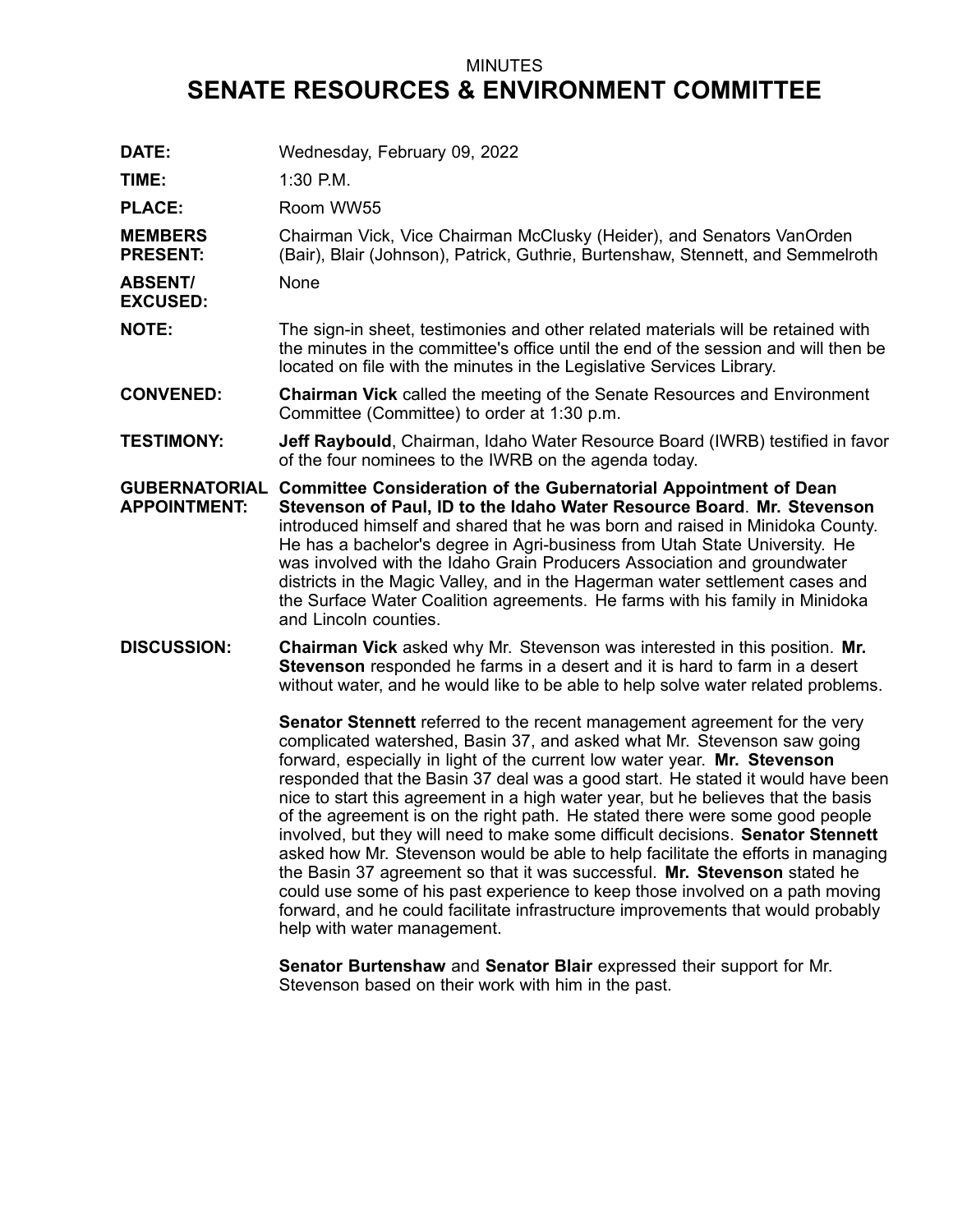## **GUBERNATORIAL Committee Consideration of the Gubernatorial Appointment of Brian APPOINTMENT: Olmstead of Twin Falls, ID to the Idaho Water Resource Board**. **Mr. Olmstead** introduced himself and shared that he is <sup>a</sup> fourth generation farmer in Idaho. His great grandfather cleared their farm in 1904. He has worked for 22 years in the water management and water delivery business since he went to work for Twin Falls Canal Company in 2000. He understands that different parts of the State have different climates and different issues, but all of them need to manage their water, which is the most precious resource in all areas of the State. His goal is to solve the future of water in Idaho.

**DISCUSSION: Senator Stennett** praised Mr. Olmstead on his work as <sup>a</sup> facilitator on the Basin 37 discussion and asked Mr. Olmstead what he would do to continue to assist watersheds. **Mr. Olmstead** responded that with better management, infrastructure improvements, and probably some outside water when the Big Wood River does not produce enough, everyone in the area could prosper.

> **Senator Patrick** praised Mr. Olmstead on his efforts with the Twin Falls Canal Company to clean up the Snake River and asked him to talk about this project. **Mr. Olmstead** responded that clean up of the Snake River was one of his first and biggest responsibilities when he was originally hired by the Twin Falls Canal Company. Although agriculture was not regulated under the Clean Water Act, he recognized agriculture needed to be addressed as part of the cause of problems in the Snake River. He pushed for sprinkler conversions, built large water quality ponds, and encouraged better farming and soil health practices. The result was an 80 percent improvement.

> **Senator Guthrie** asked if Mr. Olmstead and the IWRB shared his concern about the growth in the State and the pressure this puts on water resources. **Mr. Olmstead** agreed that increases in municipal water needs as <sup>a</sup> percentage of overall water consumption will be huge. He would like to see water remain available for agriculture as much as possible. He did not believe we were in as bad as shape as other states, but we could be if we do not find balanced solutions.

**GUBERNATORIAL Committee Consideration of the Gubernatorial Reappointment of Albert REAPPOINTMENT: Barker of Boise, ID to the Idaho Water Resource Board**. **Mr. Barker** introduced himself and shared he is the only attorney on the IWRB. He has been practicing in Idaho, primarily in the area of water and natural resources, for about 40 years. He primarily works for irrigation delivery entities. He is familiar with the adverse impact of growth on the delivery of water. He stated the purpose of the IWRB is limited, but they are statutorily committed to writing <sup>a</sup> water plan to deal with the unappropriated waters of the State and to do projects. This is where he would like to continue to provide assistance to the IWRB.

**DISCUSSION: Senator Stennett** asked several questions related to how Mr. Barker handles representing his clients and introducing legislation without conflicting with his role as an IWRB member, including how he handles cases after his representation ends. **Mr. Barker** responded that if an issue affects his own personal property or his client's property or legal interests, he has to declare <sup>a</sup> conflict of interest to the other IWRB members and he cannot discuss or vote on the issue. He added that water cases rarely end. In <sup>a</sup> case such as the Basin 37 agreement negotiated last year, he would likely recuse himself, but in <sup>a</sup> case such as the Snake River adjudication he worked on in 1984, he might feel free to participate. He explained that if he introduced legislation that had no effect on IWRB, he would advise the board. If the legislation was water related, he would have <sup>a</sup> discussion through the Attorney General's Office, who would advise IWRB.

> **Senator Guthrie** asked how aware IWRB was about compromised natural recharge and groundwater caused by converting to more efficient sprinkler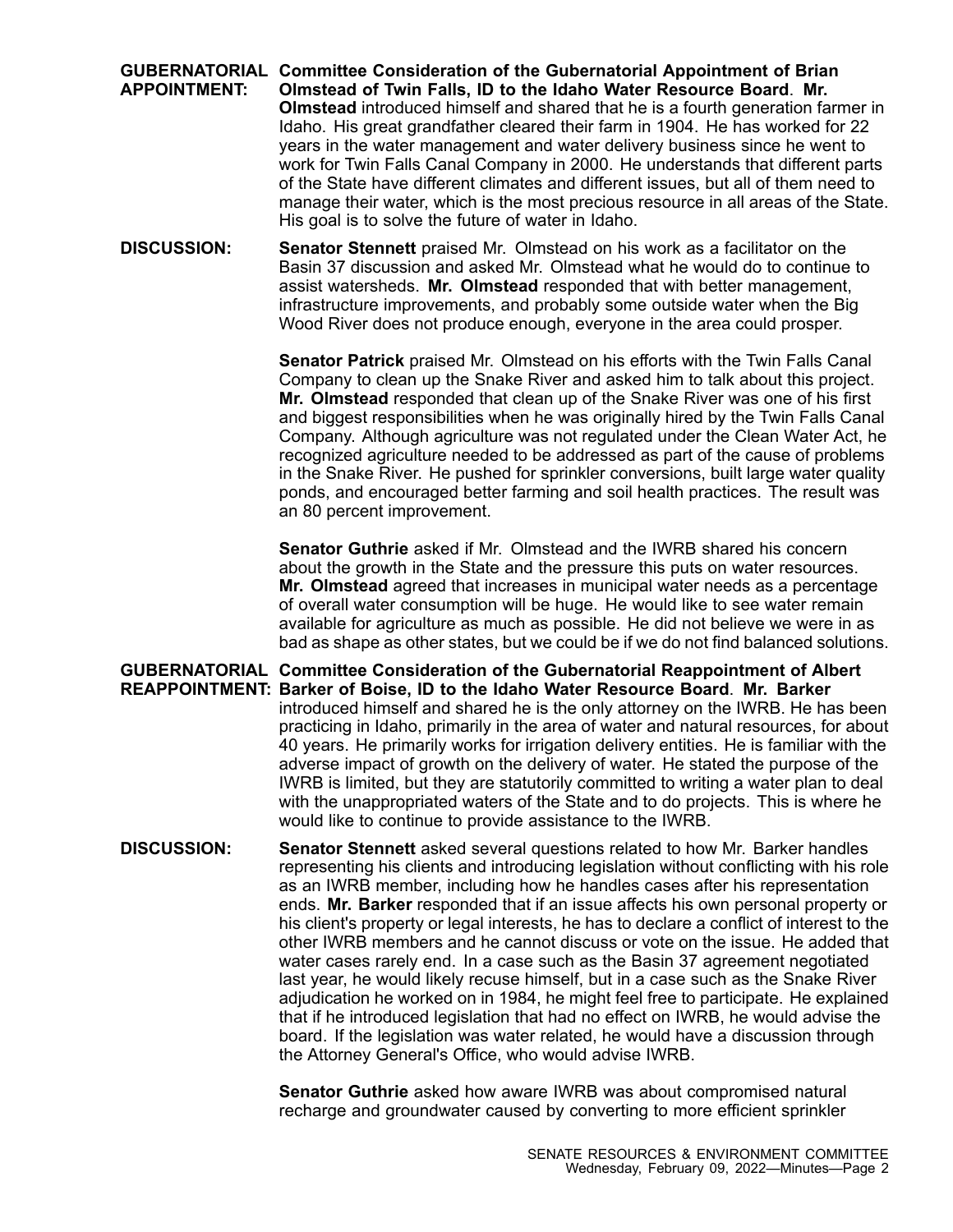systems. **Mr. Barker** stated that IWRB is acutely aware of this problem. They have an aquifer stabilization committee that looks at aquifers all over the state. Aquifers everywhere are in <sup>a</sup> decline for this reason, and also due to greater demand. IWRB looks for projects, such as Anderson Ranch, that they can help fund to address these concerns.

- **GUBERNATORIAL Committee Consideration of the Gubernatorial Reappointment of Roger REAPPOINTMENT: Chase of Pocatello, ID to the Idaho Water Resource Board**. **Mr. Chase** introduced himself and shared his original appointment to IWRB was as <sup>a</sup> politician. He was on the Pocatello City Council, then <sup>a</sup> State Legislator, and then Mayor of Pocatello. He shared Idaho should be careful on how it manages growth and at the same time, find innovative ways to meet its water needs. In his years with IWRB he tried to emphasize that water was <sup>a</sup> finite resource. He stated Idaho should be wise about preserving its great outdoors and remember the importance of its rivers and lakes.
- **DISCUSSION: Senator Stennett** asked about ideas to allow water for growth in housing in the area of the Mountain Home Air Force Base. **Mr. Chase** responded that finding solutions to the water problems in Mountain Home has been tough. He added that as Idaho has grown, IWRB has been more comfortable with looking at water issues in Idaho as <sup>a</sup> whole. They understand that there are water shortages in the state, but they also understand taking water from one place might solve one problem, but create another.

**Senator VanOrden** asked how water resources play into municipalities annexing agricultural land. **Mr. Chase** responded that municipalities need to consider the water they would bring in and the tools they have. They must work hard to make sure they do not bring in something in the water that they do not want. All parties need to communicate and make sure everyone understands that things are different in the city than they are at the farm.

**Senator Guthrie** expressed his support for Mr. Chase based on his work with him in the past.

- **PRESENTATION: Jervois: Building <sup>a</sup> Leading Independent Cobalt and Nickel Company**. **Matthew Lengerich**, Executive General Manager for Mining, Jervois Global Idaho Cobalt Operations, presented on Jervois Global and their Idaho Cobalt Operations Project (Attachment 1). Jervois Idaho Cobalt Operations is <sup>a</sup> low impact underground mining operation in the middle of the Salmon Challis National Forest that was planned for over 20 years. When operational in the second half of this year, it will be the first primary cobalt production mine in the United States since the early 1980s.
- **DISCUSSION:** In response to questions from **Senators Blair, Guthrie, Burtenshaw, Patrick, and Stennett, and Chairman Vick**, **Mr. Lengerich** expanded on his presentation and provided some additional information:
	- • Batteries and some of their components, such as nickel and cobalt, can be recycled.
	- Jervois expects to be competitive with China's price per ton of cobalt.
	- Jervois is not certain about the life of the Salmon cobalt mine, but they estimate it is around seven or eight years.
	- • Idaho Cobalt Operations sits within the Idaho Cobalt Belt, which is <sup>a</sup> large regional mineralization of cobalt. They only have claims on <sup>a</sup> very small part, so their geologists expect cobalt mineralization to continue, and possibly extend the mine life <sup>a</sup> number of years.